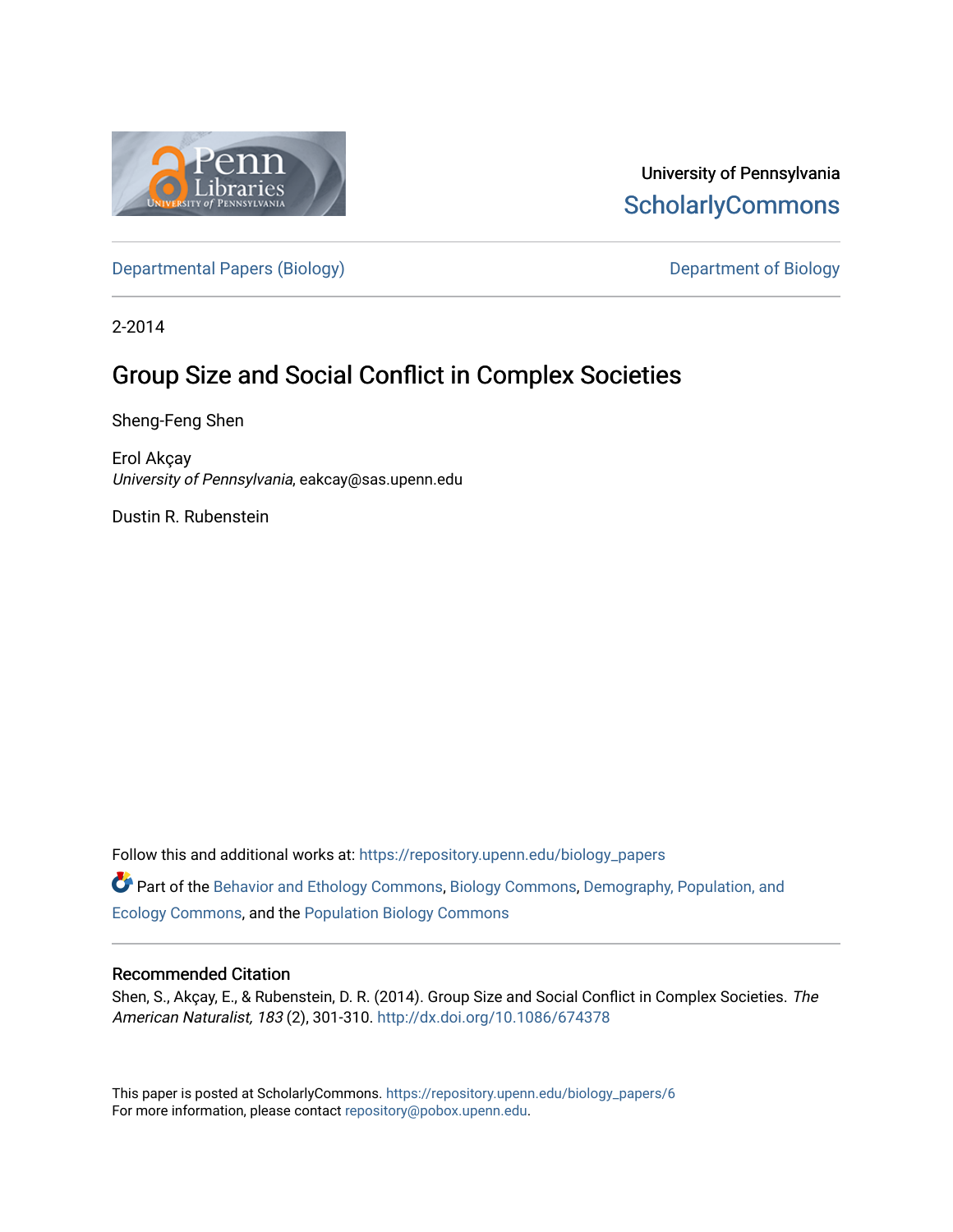## Group Size and Social Conflict in Complex Societies

## **Abstract**

Conflicts of interest over resources or reproduction among individuals in a social group have long been considered to result in automatic and universal costs to group living. However, exploring how social conflict varies with group size has produced mixed empirical results. Here we develop a model that generates alternative predictions for how social conflict should vary with group size depending on the type of benefits gained from being in a social group. We show that a positive relationship between social conflict and group size is favored when groups form primarily for the benefits of sociality but not when groups form mainly for accessing group-defended resources. Thus, increased social conflict in animal societies should not be viewed as an automatic cost of larger social groups. Instead, studying the relationship between social conflict and the types of grouping benefits will be crucial for understanding the evolution of complex societies.

## **Disciplines**

Behavior and Ethology | Biology | Demography, Population, and Ecology | Population Biology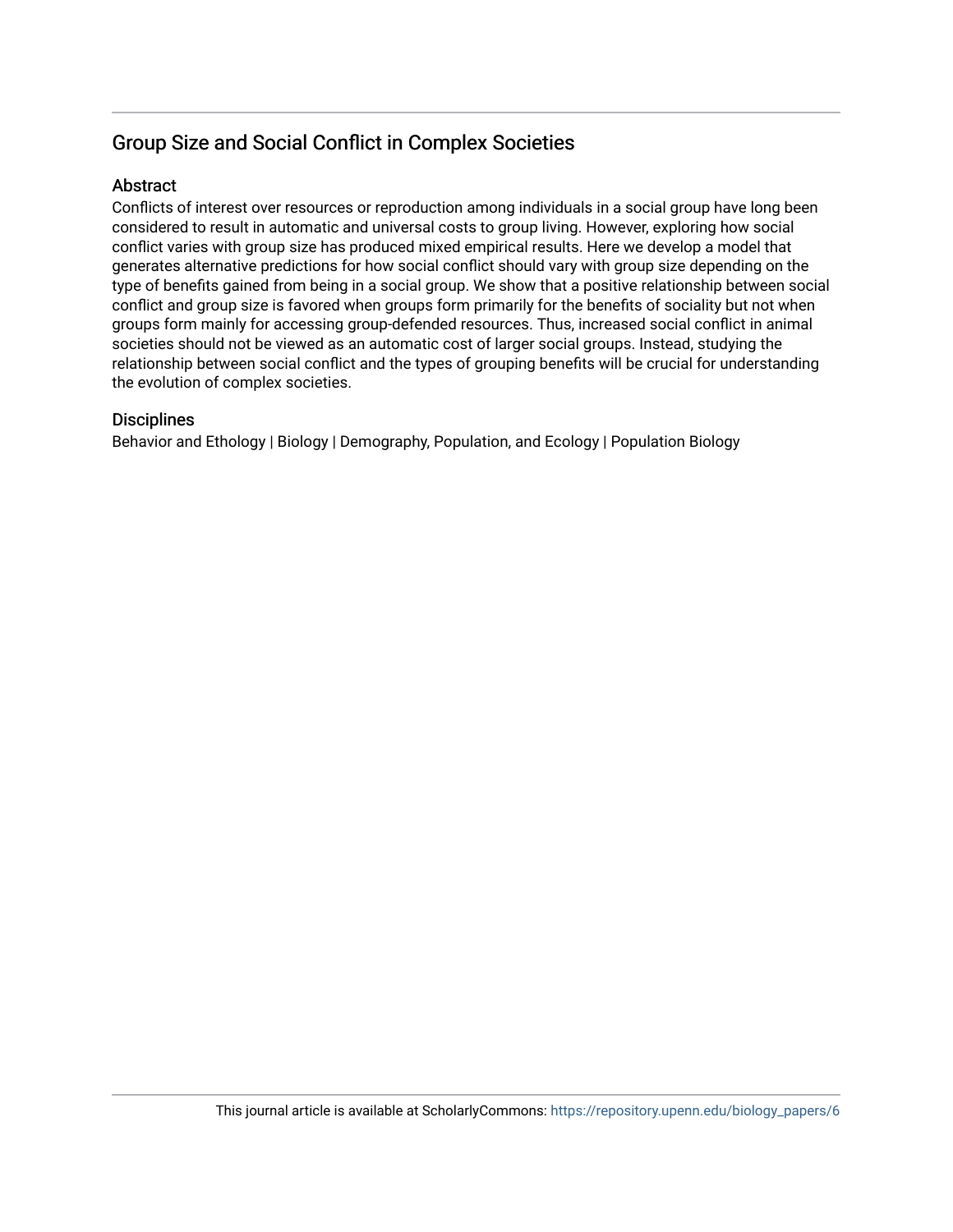## **Group Size and Social Conflict in Complex Societies**

### Sheng-Feng Shen,<sup>1,\*</sup> Erol Akçay,<sup>2,3</sup> and Dustin R. Rubenstein<sup>4</sup>

1. Biodiversity Research Center, Academia Sinica, Taipei 115, Taiwan; 2. Department of Ecology and Evolutionary Biology, Princeton University, Princeton, New Jersey 08544; 3. Department of Biology, University of Pennsylvania, Philadelphia, Pennsylvania 19104; 4. Department of Ecology, Evolution, and Environmental Biology, Columbia University, New York, New York 10027

*Submitted May 1, 2013; Accepted September 17, 2013; Electronically published December 10, 2013*

abstract: Conflicts of interest over resources or reproduction among individuals in a social group have long been considered to result in automatic and universal costs to group living. However, exploring how social conflict varies with group size has produced mixed empirical results. Here we develop a model that generates alternative predictions for how social conflict should vary with group size depending on the type of benefits gained from being in a social group. We show that a positive relationship between social conflict and group size is favored when groups form primarily for the benefits of sociality but not when groups form mainly for accessing groupdefended resources. Thus, increased social conflict in animal societies should not be viewed as an automatic cost of larger social groups. Instead, studying the relationship between social conflict and the types of grouping benefits will be crucial for understanding the evolution of complex societies.

*Keywords:* group size, social conflict, cooperative breeding, eusociality, sociality.

#### **Introduction**

Animals living in social groups receive a number of direct and indirect benefits, but they must also pay a variety of costs (Alexander 1974). One of the primary costs associated with living in groups of genetically distinct organisms is the cost associated with conflicts of interest over resources or the distribution of reproduction among individuals in a social group. We define conflicts of interest as situations in which there is a possibility of some individuals increasing their fitness at the expense of other individuals (Ratnieks and Reeve 1992; Godfray 1995). Conflicts of interest can be a repulsive force for the evolution of group living because they frequently generate selection for costly harming behaviors aimed at securing a larger share of reproduction or group resources (Reeve 2000; Queller and Strassmann 2009). We define the realization of such costly behaviors as social conflict. Social

\* Corresponding author; e-mail: [shensf@sinica.edu.tw.](mailto:shensf@sinica.edu.tw)

Am. Nat. 2014. Vol. 183, pp. 301-310. © 2013 by The University of Chicago. 0003-0147/2014/18302-54641\$15.00. All rights reserved. DOI: 10.1086/674378

conflict may occur at all levels of biological organization and reduce (or even negate) the benefits of sociality. Therefore, determining the factors that influence levels of conflict within groups is central for not only studying the evolution of complex societies (Krause and Ruxton 2002; Bourke 2011) but also for understanding other major evolutionary transitions, such as the transition from single cellularity to multicellularity (Maynard-Smith and Szathmary 1997; Calcott and Sterelny 2011).

Social conflict has been considered an automatic and universal cost of group living because the level of social conflict is often assumed to increase with the number of competing individuals in a group (Alexander 1974). However, empirical studies of animal societies have generally failed to produce consistent relationships between group size and social conflict (Monnin et al. 2003; Clutton-Brock et al. 2008; Mileva et al. 2009; Amsalem and Hefetz 2011). This failure to identify consistent patterns may occur because other social factors (e.g., the fitness benefits to grouping) and ecological factors (e.g., the level of available group resources) may also vary with group size and influence levels of social conflict. As a result, the relationship between group productivity and group size could vary among species because groups form for varying types of benefits in different organisms. For example, some animals form social groups to access fixed resources. In these cases (e.g., carcass sharing in burying beetles; Eggert and Muller 1997; Robertson et al. 1998), per capita productivity will decrease with increasing group size, whereas total group productivity remains constant. In contrast, many social animals form groups because living in a group by itself has some benefit, such as predator avoidance or detection (Alexander 1974). In these cases (e.g., cooperative breeding in lions; VanderWaal et al. 2009), group productivity may increase with increasing group size until reaching the most productive size, at which point it may decrease. Thus, to fully understand the nature of social conflict within complex societies, one must also consider the type of benefits obtained from group living and how these benefits vary with group size.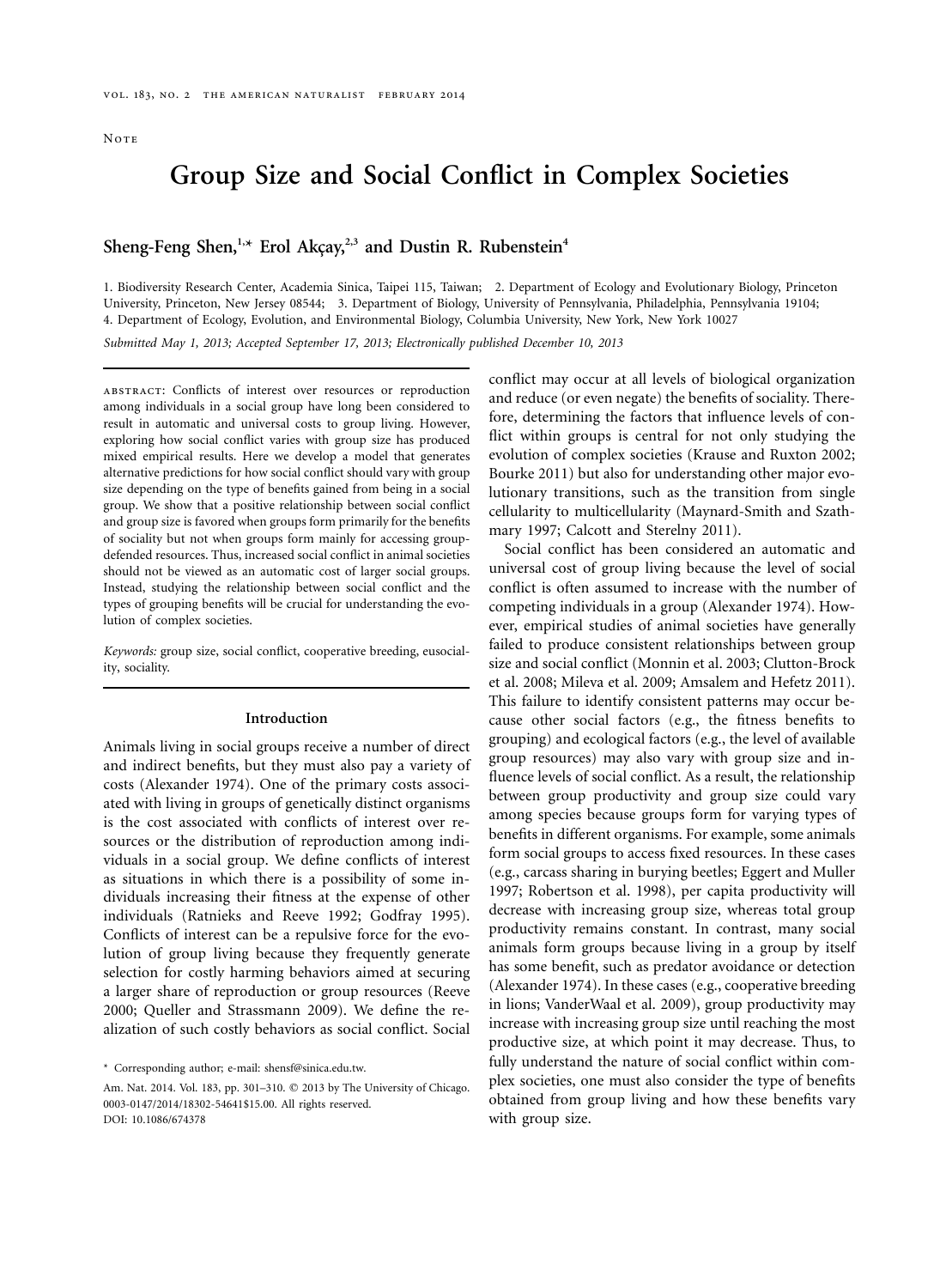Few theoretical models have explicitly addressed the relationship between social conflict and group size. Most theoretical works modeling how social and ecological factors influence social conflict either are simple two-player models (Johnstone 2000; Shen and Reeve 2010; Cant 2012) or do not consider the effect of group size (Frank 1995; Foster 2004; but see Reeve and Hölldobler 2007, which modeled within-group conflict in the context of betweengroup competition). Thus, the general relationships among group size, group productivity, and social conflict remain largely unexplored theoretically, and given the mixed empirical evidence of a consistent relationship between group size and social conflict, better predictive models are clearly needed. Here we construct an evolutionary game-theoretic model to investigate the relationship between social conflict and group size under different ecological and social conditions. Using our model, we derive key predictions that can be tested in group-living vertebrates and invertebrates to better understand how social and ecological factors impact animal social evolution.

#### **The Model**

#### *The Model Framework (see fig. 1)*

We begin by explicitly defining social conflict as any act that increases the initiator's share of the group resources at the expense of other interacting individuals (Reeve 2000). Our definition includes contest competition (e.g., overt aggression, dominance testing; Miller 1967; Isbell 1991) as well as scramble competition (e.g., foraging effort in group-living animals; Van Schaik and Van Noordwijk 1988; Shaw et al. 1995) and even reproductive conflict over offspring production in plural breeding species (Rubenstein 2012; Shen et al. 2012). Importantly, we define an individual's contribution to social conflict in our model as competitive effort, *z*. To understand how social conflict is influenced by group size, we examine how an individual's competitive effort varies with group size and group productivity (i.e., the total reproductive output influenced by the group resources; see also Frank 1995, 2003). We assume that group productivity,  $g(z_1, z_2, \ldots, z_n, n)$ , is a

function of group size and that each group member's share of the group productivity will increase as their level of competitive effort, *z*, increases. We further assume that competitive effort will not only have a negative impact on the group productivity itself but also on an individual's future fitness because there is a personal cost to exerting competitive effort (Rubenstein and Shen 2009).

Building on the framework of Frank (1995; see also Reeve et al. 1998), we investigate the tension between group productivity and individual competition for a share of that group productivity as group size varies. The fitness function of a focal individual *i* in a group of size  $n$ ,  $w_i$  is

$$
w_i(z_1, z_2, \dots, z_n, n) = g(z_1, z_2, \dots, z_n, n)
$$

$$
\times \frac{z_i}{\sum_{j=1}^n z_j} - c(z_i), \qquad (1)
$$

where  $c(z_i)$  is the personal cost of the competitive effort  $z_i$  and  $g(z_1, z_2, \ldots, z_n, n)$  is the group productivity function. Importantly, our formulation differs from those of Frank (1995, 1998) and subsequent authors (Foster 2004) in that we include the personal cost of social conflict (Rubenstein and Shen 2009). We assume that the cost function satisfies two sets of conditions: (i)  $\partial g / \partial z_i < 0$  and  $\partial^2 g / \partial z_i^2 \leq 0$ , which represent group productivity as a decreasing and linear or accelerating function of a focal individual's competitive effort; and (ii)  $\partial c/\partial z_i > 0$  and  $\partial^2 c/\partial z_i^2 > 0$ , which imply that the proportional personal cost is an increasing and accelerating function of a focal individual's competitive effort (Trivers 1972).

We consider a population where individuals are genetically related to each other, which we characterize by the (demographically scaled) relatedness coefficient *r* (Lehmann and Rousset 2010; Akçay and Van Cleve 2012). In general, this scaled relatedness coefficient will be a function of variables such as migration rate and group size. For example, in the island model with overlapping generations, relatedness scales as  $2(1 - m)s/{n[2 - m(1 - s)]} + 2(1$ *m*)*s*}, where *m* and *s* are the migration rates between groups and survivorship, respectively (Taylor and Irwin 2000; Akçay and Van Cleve 2012). In different biological



**Figure 1:** Summary of the theoretical framework of our model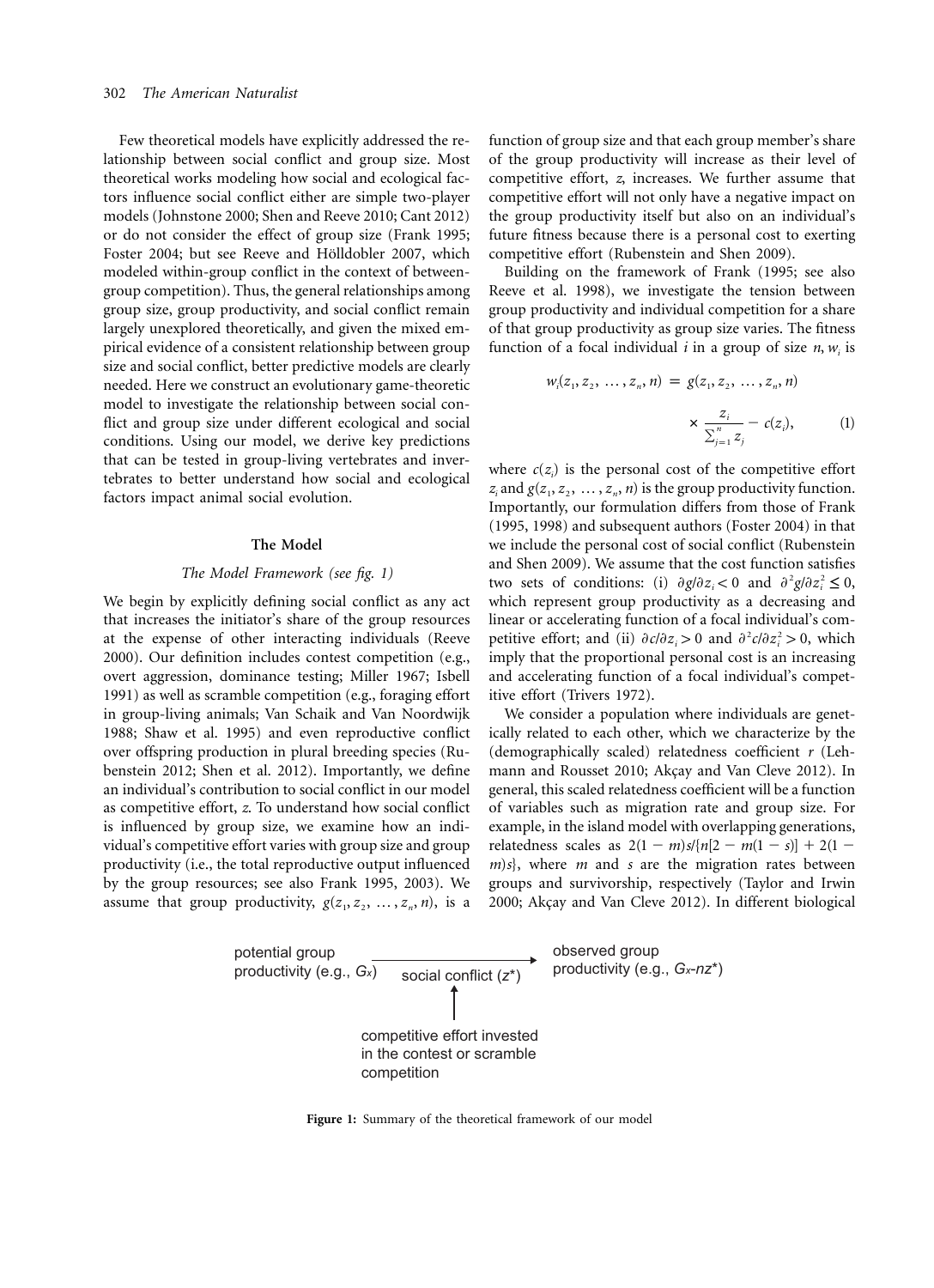scenarios, relatedness will vary with group size in different ways, though in general, it is expected to decrease with increasing group size. We further assume that individuals' competitive efforts are "sealed bid" efforts or that they do not respond to each other's behavior (Akçay and Van Cleve 2012). Given these assumptions, the evolutionarily stable level of competitive effort in a monomorphic population must satisfy

$$
\frac{\partial w_i}{\partial z_i} + (n-1)r \frac{\partial w_i}{\partial z_j} = 0 \text{ for } j \neq i \text{ and } z_i = z_j = z^*.
$$
 (2)

For simplicity, we present the analysis for nonkin groups (i.e.,  $r = 0$ ) here, but we also present the full analysis of the model in the appendix. Combining equations (1) and (2), after some rearrangement, we obtain

$$
\frac{\partial (g/n)}{\partial z_i} + \frac{(g/n)(n-1)}{nz^*} - \frac{\partial c}{\partial z_i} = 0.
$$
 (3)

To understand how the evolutionarily stable level of competitive effort,  $z^*$ , changes with group size, we consider how each of the three terms changes with *n*. The first term in equation (3), the change in per capita group productivity with the competitive effort  $z_i$ , is negative since competition decreases group production. This term represents the share of the marginal cost of competition to the group that accrues to a single (in this case, the focal) individual. The second term is always positive and can be interpreted as the marginal benefit to the focal individual to invest in competition; the numerator is the total of the group productivity accruing to everyone but the focal individual, while the denominator reflects the fact that the "pie" is divided according to relative competitive effort. Finally, the third term reflects a private cost that is negative and independent of *n*. In other words, equation (3) says that competitive effort will increase with *n* if the marginal cost of competition to the per capita group productivity (i.e., the first term) increases more slowly than the marginal incentive to invest in competition. Both terms are ultimately determined by how the per capita group productivity changes with group size. Thus, per capita productivity is the crucial quantity in determining the variation in social conflict as a function of group size.

Finally, in the appendix, we analyze this general model systematically and find that the evolutionarily stable level of competitive effort  $(z^*)$  will increase with group size if the increase in per capita productivity is above a threshold but otherwise decrease. In other words, (i) social conflict can either increase or decrease with group size, and (ii) per capita group productivity is an important determinant of this social conflict–group size relationship. Below, we illustrate these general results with specific group productivity–group size functions.

#### *Examples with Specific Productivity Functions*

To explore how different ecological and social conditions impact social conflict, we focus on three specific productivity–group size functions that illustrate the range of variation observed in nature (fig. 2*A*, 2*B*; Krause and Ruxton 2002). Importantly, these cases illustrate three of the primary reasons why animal social groups form, but they will differ in how potential total group productivity (i.e., the total reproductive output if all group resources are used for reproduction without engaging in social conflict) and potential per capita productivity vary with group size. When groups form (i) to gain access to critical fixed group resources, potential group productivity is unaffected by group size, but potential per capita productivity decreases as group size increases. However, when groups form (ii) to receive social benefits through group living, both potential group productivity and per capita productivity will initially increase as group size increases. However, both measures of productivity may decrease as group size increases further due to the detrimental effect of grouping. Finally, when groups form (iii) to enhance resource acquisition (e.g., territorial defense), potential group productivity will still increase as group size increases, but potential per capita productivity will decrease with increasing group size (Alexander 1974; Emlen 1982; Koenig et al. 1992; Queller and Strassmann 1998).

*Access to Critical Fixed Group Resources.* Using equation (1), the fitness function of a focal individual in groups that form to gain access to critical fixed resources (represented in fig. 2 by  $G_1$ ) becomes

$$
w_i = [g_0 - z_i - (n-1)z_j] \frac{z_i}{z_i + (n-1)z_j} - az_i^2.
$$
 (4)

Equation (4) makes explicit an important distinction between "potential" and "observed" group productivity. Potential group productivity, given by  $g_0$  in equation (4), and its relation to the group size is important in determining social conflict (see also Frank 1995, 2003). In contrast, observed group productivity (i.e.,  $[g_0 - z_i - (n-1)z_j]$  in eq. [4]) is the actual outcome of expending part of the group resources in social conflict. Importantly, observed group productivity can be directly measured in nature, whereas the measure of potential group productivity must account for the loss of group production to social conflict (e.g., must measure the total number of offspring produced prior to infanticide occurring; Ratnieks et al. 2006; Rankin et al. 2007; Bourke 2011).

In equation  $(4)$ , potential group productivity  $(i.e., g<sub>0</sub>)$ is unaffected by group size (fig. 2*A*), but potential per capita productivity (i.e.,  $g_0/n$ ) decreases as group size increases (fig. 2*B*). Examples of this type of group produc-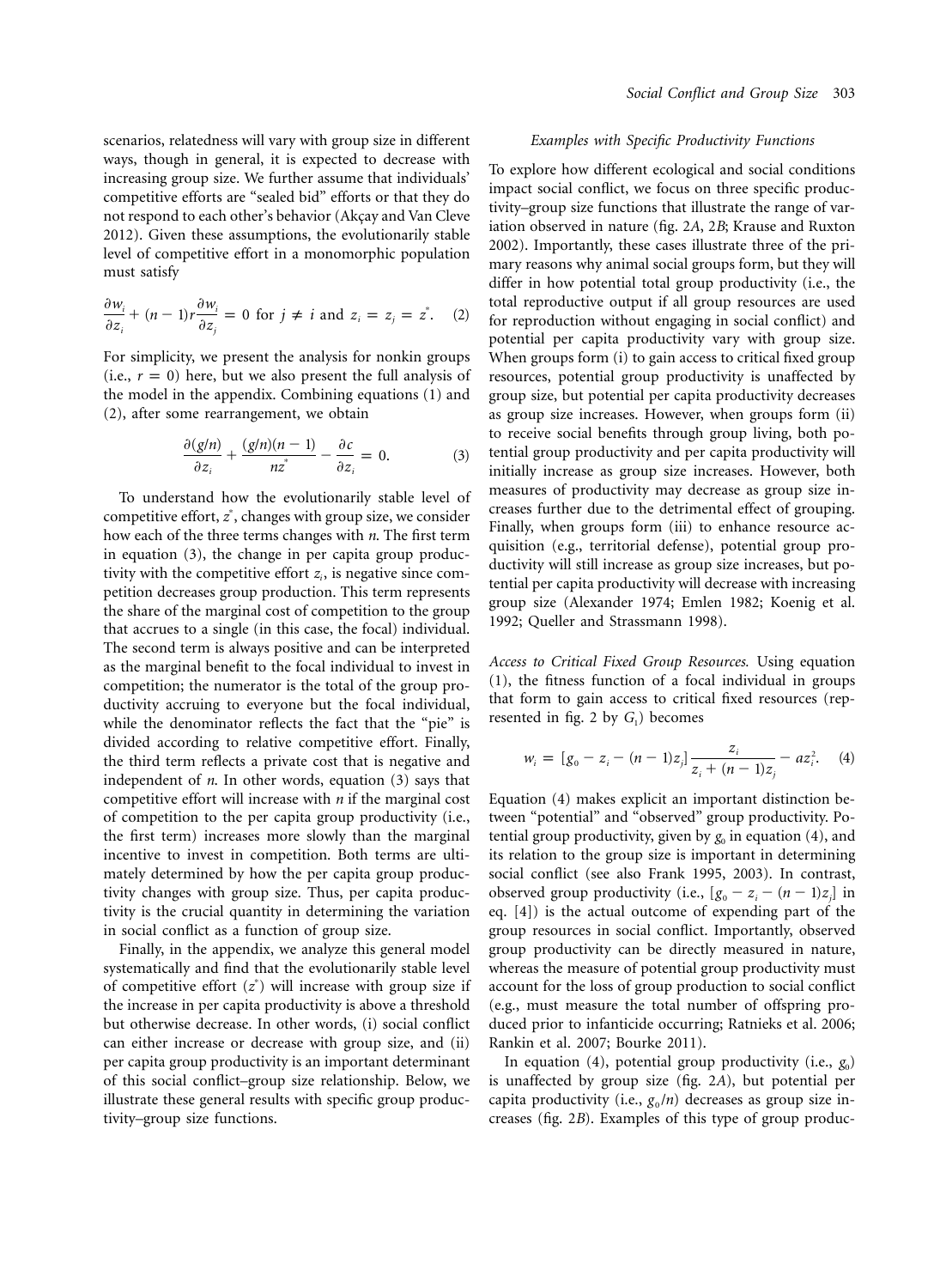

Figure 2: Examples of the relationships between group size and potential group productivity (i.e., group productivity in the absence of competition; *A*) and potential per capita productivity (*B*). Parameters *g* and *b* are scaling factors for describing different shapes of the group productivity and group size functions, and *n* represents group size. The term  $\hat{n}$  represents the group size with maximum potential group productivity, and  $n^*$  indicates the group size of maximum potential per capita productivity.  $G_1$ ,  $G_2$ , and  $G_3$  indicate different potential group size–group productivity functions. Parameter vales are  $g_0 = 8$  for  $G_1$ ,  $g = 1.25$  and  $b = 0.125$  for  $G_2$ , and  $g_0 = 5$  and  $b = 0.5$  for  $G_3$ .

tivity function include the burying beetle example mentioned earlier as well as artificial groups, such as captive farm animals where individuals often compete for limited resources (e.g., food, water, attractive laying areas; Andersen et al. 2004).

Using the first order condition for evolutionary stability (eq. [2]), we find the evolutionarily stable level of competitive effort when group production is given by equation (4) to be

$$
z_i^* = \frac{\sqrt{n^2[n^2 - 8ag_0(n-1)(r-1)]} - n^2}{4an^2}.
$$
 (5)

This equation predicts that  $z_i^*$  decreases with *n* (fig. 3A, dashed line; see also "Results and Discussion"). Additionally, this level of conflict will be convergence stable (i.e., fixation of successive mutations will move the population closer to the evolutionarily stable level of competitive effort; Eshel and Motro 1981; Christiansen 1991) when the following condition holds:  $(d/dz^*)[(\partial w_i/\partial z_i) + r(n [1](\partial w_i / \partial z_j)$  < 0 and  $z_i = z_j = z^*$ . Furthermore, it can be verified that within the relevant range of relatedness (i.e.,  $r$  < 1), a necessary and sufficient condition for convergence stability is  $r < 1/(n - 1)$ .

*Social Benefits of Group Living.* In groups that form because of the benefits of sociality per se, such as cooperatively breeding lions, cooperatively hunting groups, or even flocks of birds (represented in fig. 2 by  $G_2$ ), we expect both potential group productivity and per capita productivity to increase initially as group size increases (fig. 2). However, both measures of productivity may decrease as group size increases further due to the detrimental effect of grouping (e.g., inefficiency of utilizing group-enhancing resources or other factors that negatively influence fitness such as parasite loads). Similarly, applying equation (1), the fitness function of a focal individual in groups that form for social benefit is

$$
w_i = [g_0 n^2 - b n^3 - z_i - (n-1)z_j]
$$
  
 
$$
\times \frac{z_i}{z_i + (n-1)z_j} - a z_i^2.
$$
 (6)

The evolutionarily stable level of competitive effort in this case is

$$
z_i^* = \frac{\sqrt{1 + 8a(n-1)(g_0 - bn)(1 - r)} - 1}{4a}.
$$
 (7)

This result shows that  $z_i^*$  can either increase or decrease with *n* (fig. 3*A*, solid line; see also "Results and Discussion"). This level of conflict will also be convergence stable within the relevant range of parameter space (i.e.,  $g_0$ ) *bn,*  $n > 1$ *,* and  $r > 0$ *).*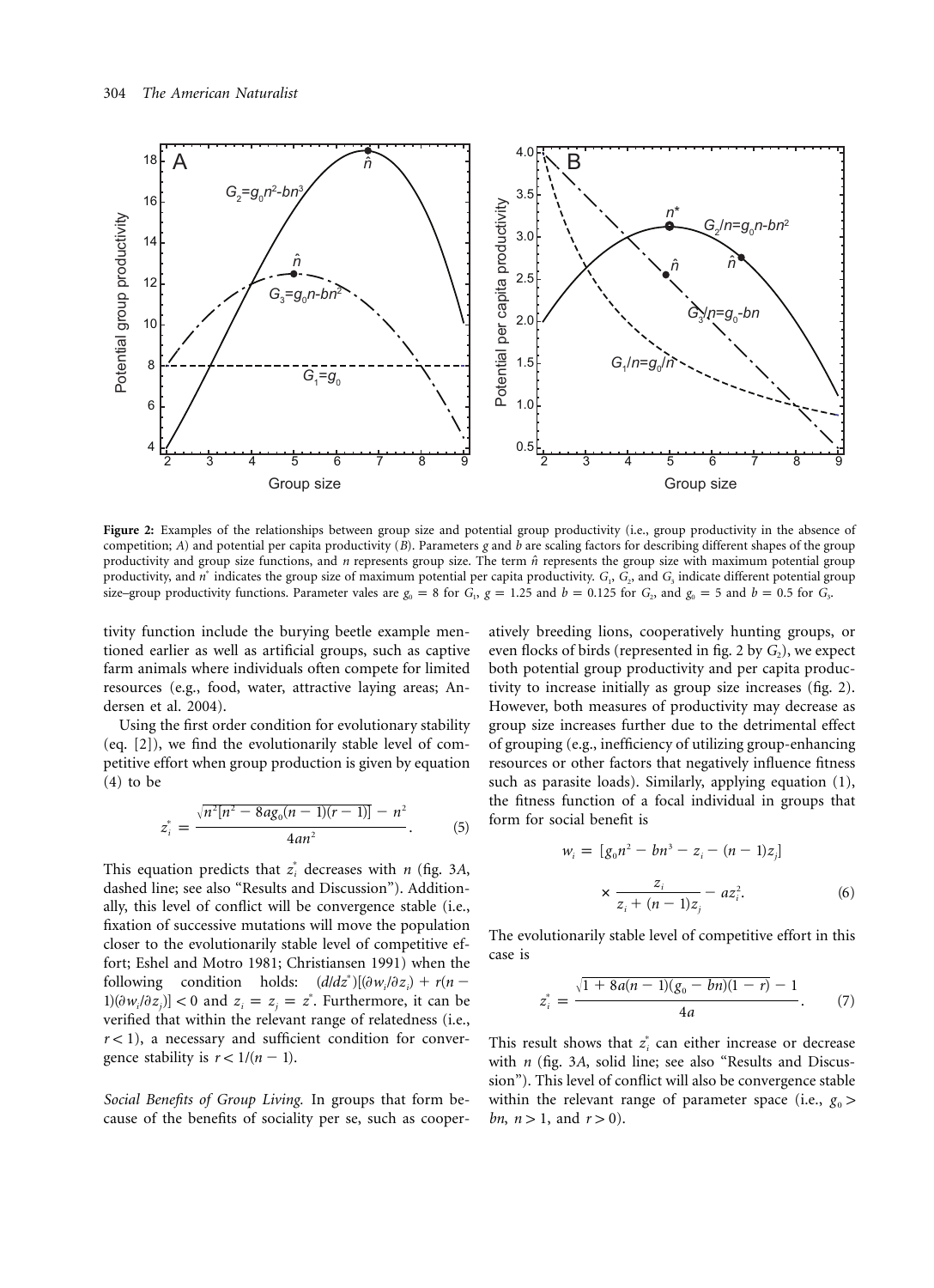

Figure 3: Results of variation group size (*n*) with individual competitive effort  $(z^*; A)$ ; percentage of potential group productivity expended on social conflict (*B*); observed per capita productivity,  $(G_x |_{x=1,2,3} - nz^*)/n$  (*C*); and individual fitness, which is  $w_i = (G_x |_{x=1,2,3} - n^*)/n$  $nz^*$ )/ $n - c(z^*)$  (*D*), where  $c(z) = az^2$ . The term  $\hat{n}$  represents the group size with maximum potential group productivity, and  $n^*$  indicates the group size of maximum potential per capita productivity.  $G_1$ ,  $G_2$ , and  $G_3$  indicate different potential group size–group productivity functions. All graphs assume  $r = 0$  and  $a = 0.5$ .

*Resource Acquisition.* When groups form to improve resource acquisition (represented in fig. 2 by  $G_3$ ), potential group productivity could still increase as group size increases (fig. 2*A*), but potential per capita productivity will decrease with increasing group size (fig. 2*B*). This occurs because the enhancement of resource acquisition through grouping is not large enough to benefit every group member. This pattern occurs in many cooperatively breeding birds, where social groups often form because suitable breeding territories are not available and having helpers will lead to increased group productivity but reduced per capita productivity (Stacey and Koenig 1990; Koenig and Dickinson 2004). The fitness function of a focal individual in groups that form for resource acquisition is described as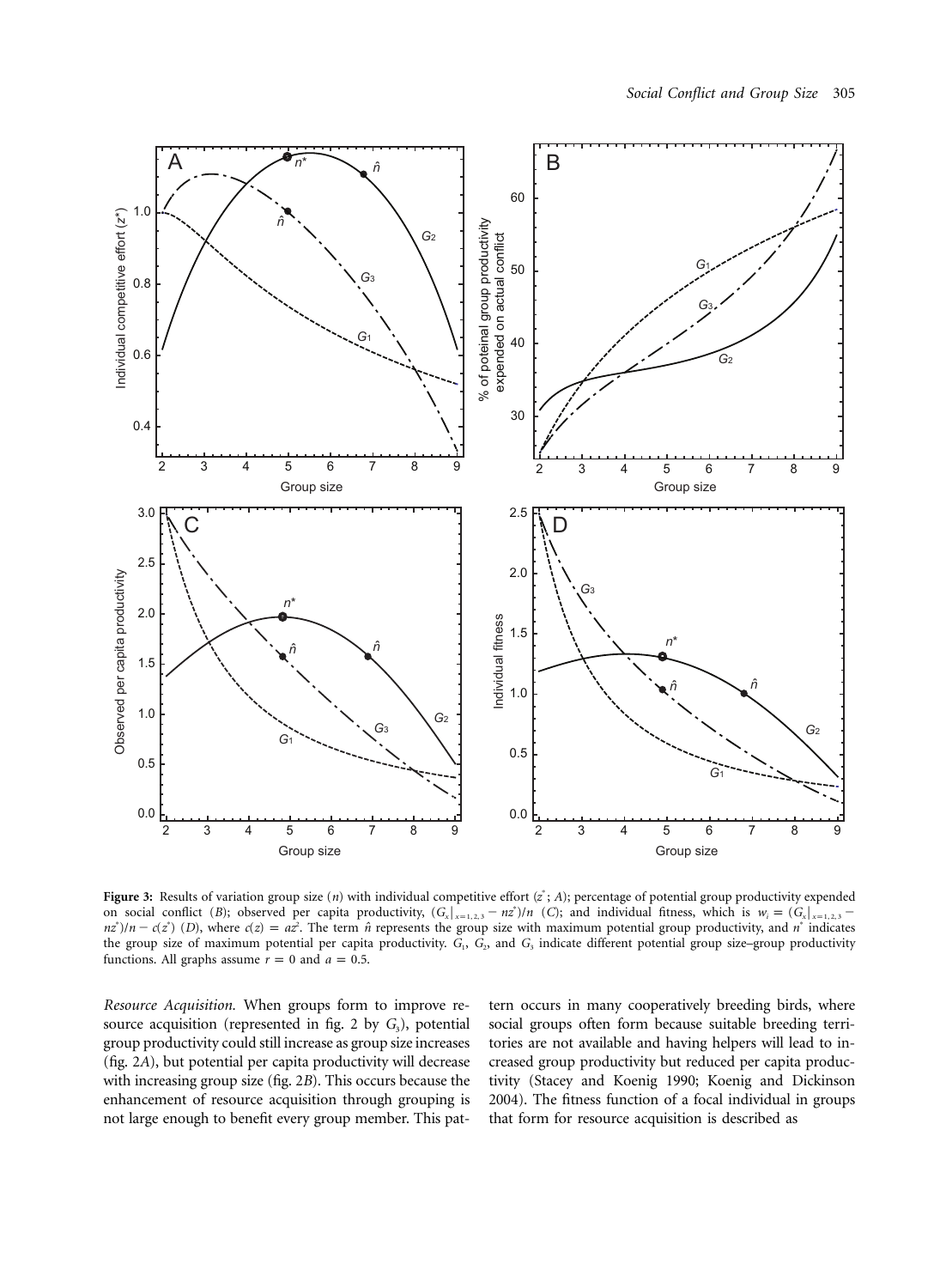$$
w_i = [g_0 n - b n^2 - z_i - (n - 1)z_j]
$$
  

$$
\times \frac{z_i}{z_i + (n - 1)z_j} - az_i^2.
$$
 (8)

The evolutionarily stable level of competitive effort is

$$
z_i^* = \frac{\sqrt{n[n+8a(n-1)(g_0-bn)(1-r)]}-n}{4an}.
$$
 (9)

As in equation (7), this result shows that  $z_i^*$  can either increase or decrease with *n* (fig. 3*A*, dotted-dashed line). As before, this level of conflict will be convergence stable within the relevant range of parameter space (i.e.,  $g_0 > bn$ ,  $n > 1$ , and  $r > 0$ ).

#### **Results and Discussion**

Our model has three primary results. First, social conflict (i.e., costly competitive efforts of individuals,  $z^*$ ) can either increase or decrease as group size increases. Second, the relationship between group productivity and group size plays a critical role in determining the direction of this relationship (fig. 3*A*). Third, the proportion of (potential) group productivity expended on social conflict (i.e.,  $nz^*/G$ , typically increases with increasing group size (fig. 3*B*). In general, an individual's competitive effort will typically increase as potential per capita productivity increases with group size, but it will decrease as per capita productivity decreases with group size (fig. 3*A*; but see also inequality [A4] in the appendix for the general relationship). The intuition behind this result is simply that the marginal benefit of competitive behavior increases with the per capita productivity of the group as group size increases, resulting in higher incentives to engage in conflict. This relatively simple prediction of our model and the intuition behind it have important consequences for understanding social conflict in animal societies.

We explored this result further by considering three specific models for how animals benefit from living in groups that form for different reasons. For groups that form primarily to access critical resources, such as burying beetles, many cooperatively breeding birds and animals living in artificial groups (described by  $G<sub>1</sub>$ , if individuals do not produce or defend the resource socially, or by  $G_3$ , if resources are a more important determinant of productivity than sociality itself), per capita productivity is likely to decrease as group size increases (Koenig and Dickinson 2004). We demonstrate that in these cases, it is more likely that the evolutionarily stable level of competitive effort will decrease with increasing group size. In support of this prediction, social aggression has been shown to decrease with increasing group size in many groups of farm animals (reviewed in Andersen et al. 2004). Alternatively,

if groups form primarily because of the fitness benefits associated with living socially with others per se, then we expect a hump-shaped fitness-group size relationship, as has been observed in many cooperatively breeding mammals (Solomon and French 1997) and eusocial insects (Choe and Crespi 1997). Consequently, social conflict is predicted to increase with increasing group size until group size is larger than the most productive size in these species. This relationship occurs in stenogastrine wasps, where social aggression was positively correlated with the total number and per capita number of brood (Fanelli et al. 2008), as well as in bumblebees *Bombus terrestris*, where the frequency of aggressions in both  $\alpha$ - and  $\beta$ -workers increased with increasing group size (Amsalem and Hefetz 2011).

Our results also show that observed per capita productivity, individual fitness, and potential per capita productivity still have similar relationships with group size, due to the adjustment of an individual's competitive effort (fig. 3*C*, 3*D*). As we pointed out earlier, although potential group productivity is an important parameter in determining levels of social conflict, most empirical studies measure the observed as opposed to potential group productivity. Because our model shows that potential group productivity and observed group productivity have a qualitatively similar relationship with group size, it provides a theoretical basis for understanding the relationship between group size and social conflict when only observed group productivity is available. Finally, it is important to point out that social conflict was predicted to increase with decreasing group productivity in a previous, non-gametheoretical model (Reeve and Nonacs 1997). However, this model did not consider variation in group productivity with group size, as we have done here. Although additional empirical studies are clearly needed to test the different predicted relationships among group productivity, group size, and social conflict in social animals, our model's predictions are consistent with empirical data from a diverse array of taxa.

Our model also predicts that a larger proportion of potential group productivity will be expended in social conflict (i.e.,  $nz^*/G_x$ ) as group size increases (fig. 3*B*), despite the fact that per capita competitive effort  $(z^*)$  might decrease (fig. 3*A*), simply because there are more individuals competing and therefore consuming the group resources. Both competitive effort  $(z^*)$  and standardized competitive effort  $(nz^*/G_x)$  can be viewed as measures of social conflict. We suggest that the absolute effort (e.g., the frequency of aggressions) would be a better measure for understanding the fitness consequences of social conflict in intraspecific studies where actual numbers of offspring (or resources) lost can be compared across groups. In contrast, the standardized competitive effort (e.g., the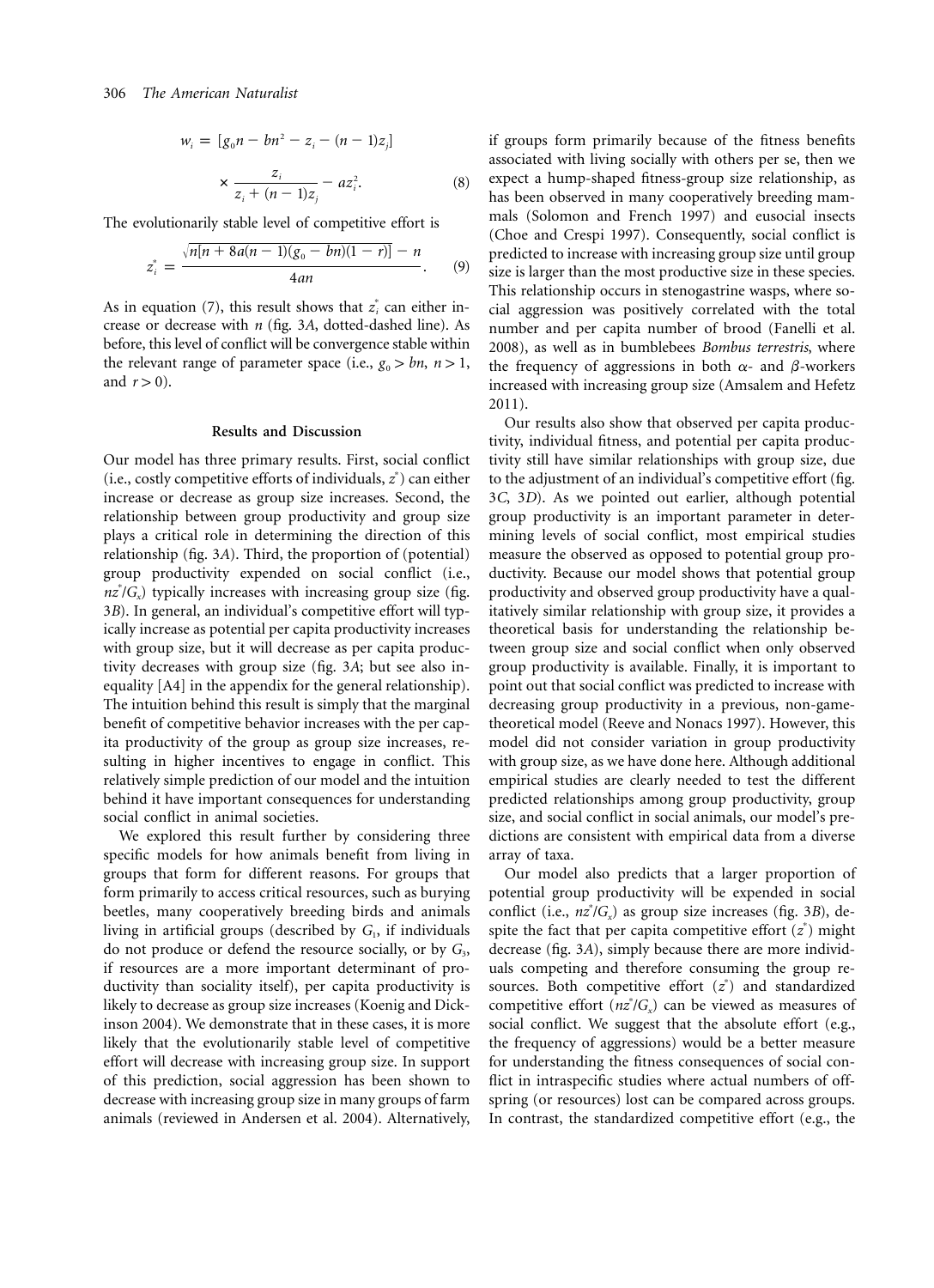

Figure 4: Influence of genetic relatedness among group members and group size on individuals' competitive efforts ( $z^*$  ) in G<sub>1</sub>(A), G<sub>2</sub>(B), and G<sub>3</sub>(C), and the percentage of potential group productivity expended on social conflict in *G*1 (*D*), *G*2 (*E*), and *G*3 (*F*) potential group size–group productivity functions. Relatedness declines with 2(1 - $-m$ )s/{ $n$ [2 - $m(1 -$ , where *n*, *m*, and *s* are the group size, migration between groups, and survivorship rates, respectively (see text). The parameters are adjusted such that when  $n=3$ ,  $s] + 2(1$  $m$ ) *s*, where *n*, *m*, and *s* are the group size, migration between groups, and survivorship rates, respectively (see text). The parameters are adjusted such that when  $n = 3$ the solid curve has  $r = 0$ , the dashed curve has  $r \sim 0.1$ , and the dotted curve has  $r \sim 0.2$ .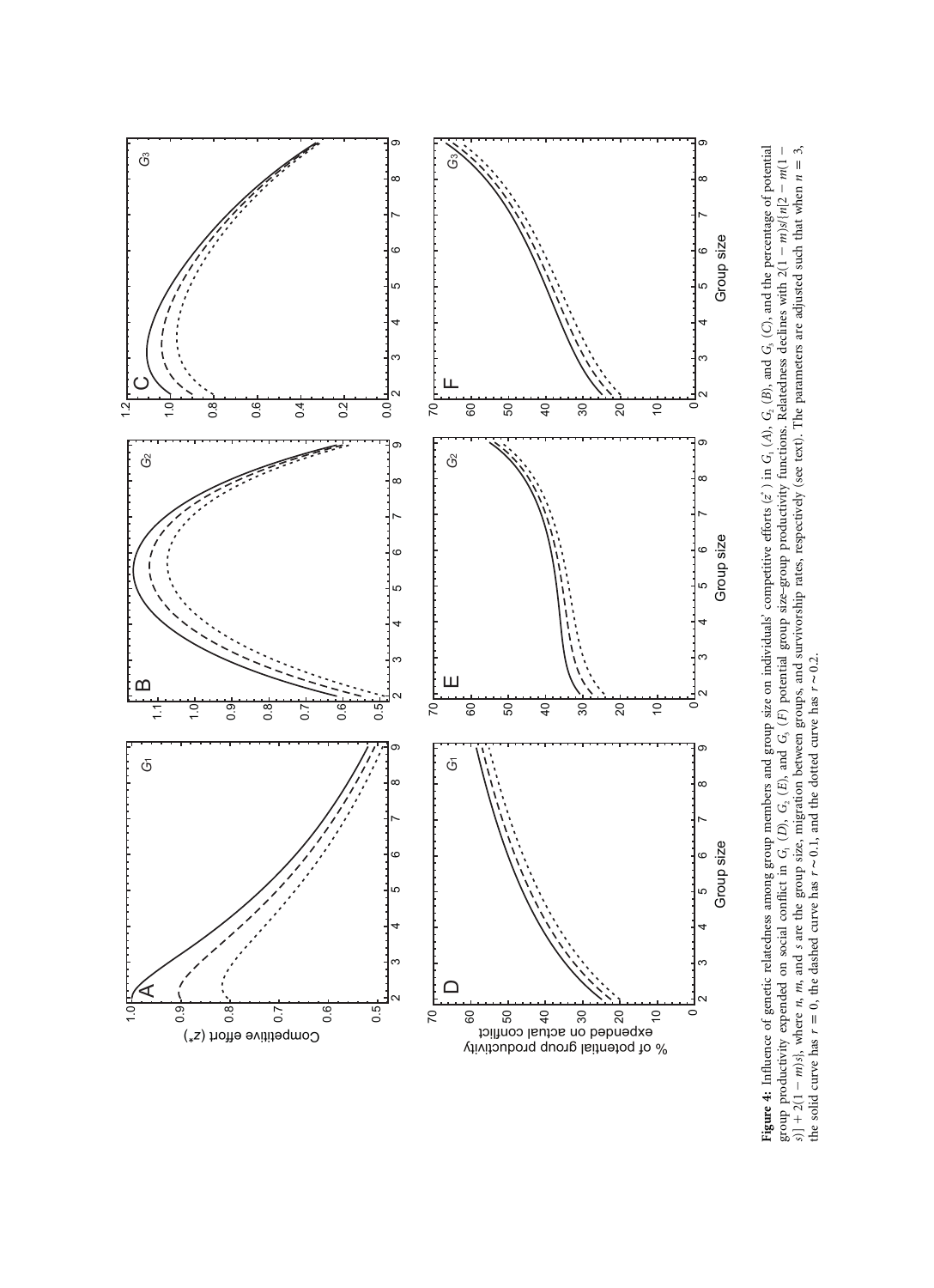percentage of eggs destroyed) is more suitable for comparative studies examining conflict resolution (i.e., the reduction of group resources expended on actual conflict) among different species (e.g., Ratnieks et al. 2006; fig. 3) because it provides a standard measure of social conflict for animals with different life histories. We envision that systems where potential group productivity is easier to measure, such as cooperatively breeding vertebrates that exhibit infanticide or egg tossing (Mumme et al. 1983; Young and Clutton-Brock 2006) or social insects that exhibit egg eating (Wenseleers and Ratnieks 2006), will be especially suitable for testing the predictions of our model and for understanding the nature of social conflict and conflict resolution.

Finally, we find that, not surprisingly, genetic relatedness can moderate the level of social conflict in a group, but even genetically related individuals will be in conflict (fig. 4*A*–4*C*). Additionally, smaller proportions of potential group productivity will be expended on social conflict among more closely related group members (fig. 4*D*–4*F*). However, relatedness does not qualitatively change the predictions of the model about how group productivity and group size influence social conflict (see appendix for the general analysis). The predictions of the model, such as how group productivity and group size influence social conflict, are qualitatively similar in groups with different average relatedness among group members (fig. 4).

In summary, determining how social conflict varies with group size is vital for understanding animal social evolution. Here we highlight the importance of identifying different group size–group productivity relationships in examining how social conflict varies with group size. Our model shows that social conflict should not be automatically assumed to increase with group size. Instead, natural selection adjusts competitive efforts in response to both group productivity and group size. To illustrate the range of expected outcomes, we present alternative scenarios for how conflict might vary with group size for groups that form for different reasons. For example, in most cooperatively breeding birds and farm animals living in artificial groups, where groups typically have limited critical resources, social conflict is predicted to decrease as group size increases. In contrast, in most social insects and cooperatively breeding mammals where groups form due to the benefits of associating with greater numbers of individuals, a positive relationship between group size and social conflict is predicted. Our model thus provides a simple but general ecological explanation for various forms of social conflict and group size relationships in a diverse array of complex animal societies. Moreover, it can be applied to a range of social phenomenon, including social stress, sibling competition, and within-group conflict in cooperative breeders and social foragers.

#### **Acknowledgments**

S.-F.S. was funded by Academia Sinica (Career Development Award) and the National Science Council of Taiwan (100- 2621-B-001-004). D.R.R. was supported by the National Science Foundation (IOS-1121435 and IOS-1252946), as was E.A. (EF-1137894 to S. A. Levin).

#### **APPENDIX**

#### **Analysis of the General Model**

The fitness function of a focal individual,  $w<sub>i</sub>$ , in a group of size *n*, as described in the main article, is

$$
w_i(z_1, z_2, \ldots, z_n, n) = g(z_1, z_2, \ldots, z_n, n) \frac{z_i}{\sum_{j=1}^n Z_j} - c(z_i).
$$
 (A1)

The evolutionarily stable level of competitive effort must then satisfy equation (2) in the main text. Since equation (2) holds for all values of *n* and *z*, we can differentiate with respect to *n* to obtain, after some rearrangement,

$$
\frac{\partial z^*}{\partial n} = \frac{z[A - nz^*(n\{[1 + (n-1)r]g_{z_{\rho}n} - nr c'\} - (1-r)g_{z_i} - n(n-1)(g - ng_{z_i}z^*)r')]}{n[1 + (n-1)r](nz^*\{(n-1)g_{z_i} + z^* [g_{z_i}z_i + (n-1)g_{z_i}z_i - nc'']\} - g(n-1))},\tag{A2}
$$

where  $A = g\{[n(n+1) - 2]r - (n-2)\} + g_n n(n-1)(1-r)$  and the subscripts on *g* denote the partial derivatives with respect to the variables in the subscripts. Additionally, we have taken advantage of the assumption that the group productivity is symmetric in all  $z_i$ . Note that we allow the scaled relatedness  $r$  to be a function of the group size.

Given the assumptions described in the main text, all the terms in the denominator of  $\partial z^i/\partial n$ , except for the one involving  $g_{z_1,z_1}$ , are negative. For now, assume that  $g_{z_1,z_2}$  is small enough that the whole denominator is negative. In this case, the sign of  $\partial z^i/\partial n$ , which represents whether social conflict will increase or decrease with group size, will be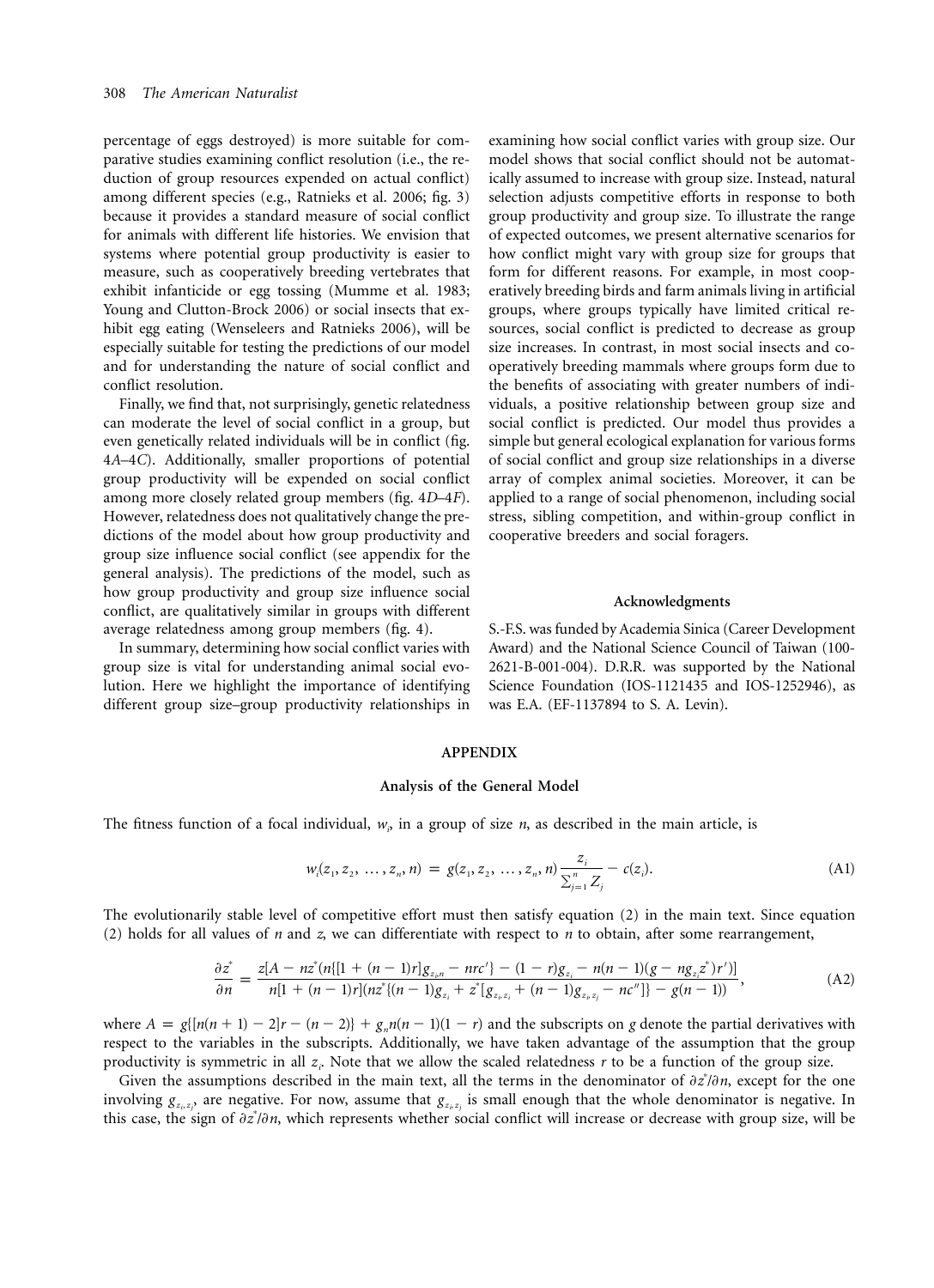determined by its numerator. Since we are interested in how per capita productivity  $(g/n)$  influences an individual's competitive effort, we rearrange the numerator of  $\partial z^2/\partial n$  to obtain

$$
\frac{\partial z^*}{\partial n} > 0, \text{ if } \frac{\partial (g/n)}{\partial n} > \frac{g[(n^2 - 1)r + 1] + nz^*(n\{[1 + (n - 1)r]g_{z_{i,n}} - nr c'\} - (1 - r)g_{z_i}) - n(n - 1)(g - ng_{z_i}z^*)r'}{(1 - r)(n - 1)n^2}.
$$
\n(A3)

Inequality (A3) simplifies, if one considers interactions among unrelated individuals (i.e., where the evolutionarily stable level of competitive effort is expected to be highest), to become

$$
\frac{\partial z^*}{\partial n} > 0, \text{ if } \frac{\partial (g/n)}{\partial n} > \frac{g(n-2) + n(g_{z_i} - ng_{z_i, n})z^*}{n(n-1)}.
$$
\n(A4)

These inequalities suggest that faster increases (or slower decreases) of per capita productivity with group size tend to promote a concomitant increase in social conflict. This occurs because condition (A2) becomes easier to satisfy. However, when the denominator in (A2) becomes positive, the inequality in condition (A4) will be reversed, meaning that faster increases in per capita productivity will promote a slower increase (or decrease) in social conflict. Moreover, if the marginal decrease in group productivity with competitive effort is a sufficiently fast decreasing function of others' competitive efforts (i.e., a high enough cross derivative  $g_{z_1z_1}$ ), then inequality (A4) can be reversed. This might happen when small total competitive efforts decrease group productivity so much that later competition cannot decrease it further (i.e., if group productivity requires a very low level of discord). In such a case, many of the relations considered here would also be reversed. Because there is little data available on how individuals' competitive interactions interact with each other in reducing group productivity, more empirical effort on this issue is needed.

#### **Literature Cited**

- $\rightarrow$  Emlen, S. T. 1982. The evolution of helping. I. An ecological constraints model. American Naturalist 119:29–39.
- $\rightarrow$  Akçay, E., and J. Van Cleve. 2012. Behavioral responses in structured populations pave the way to group optimality. American Naturalist 179:257–269.
- Alexander, R. D. 1974. The evolution of social behavior. Annual Reviews in Ecology and Systematics 5:325–383.
- Amsalem, E., and A. Hefetz. 2011. The effect of group size on the roster, K. R. 2004. Diminishing returns in social evolution: the notinterplay between dominance and reproduction in *Bombus terrestris*. PLoS ONE 6:e18238.
- Andersen, I. L., E. Nævdal, M. Bakken, and K. E. Bøe. 2004. Ag → Frank, S. A. 1995. Mutual policing and repression of competition in gression and group size in domesticated pigs, *Sus scrofa*: "when the winner takes it all and the loser is standing small." Animal Behaviour 68:965–975.
	- Bourke, A. F. G. 2011. Principles of social evolution. Oxford Uni $\rightarrow$ versity Press, Oxford.
	- Calcott, B., and K. Sterelny. 2011. The major transitions in evolution  $\rightarrow$ revisited. MIT Press, Cambridge, MA.
- Cant, M. A. 2012. Suppression of social conflict and evolutionar  $\rightarrow$  Isbell, L. A. 1991. Contest and scramble competition: patterns of transitions to cooperation. American Naturalist 179:293–301.
- Choe, J. C., and B. J. Crespi. 1997. The evolution of social behavior in insects and arachnids. Cambridge University Press, Cambridge $\rightarrow$
- Christiansen, F. B. 1991. On conditions for evolutionary stability for a continuously varying character. American Naturalist 138:37–50.
- Clutton-Brock, T., S. Hodge, and T. Flower. 2008. Group size and the suppression of subordinate reproduction in Kalahari meerkats. Animal Behaviour 76:689–700.
	- Eggert, A. K., and J. K. Muller. 1997. Biparental care and social evolution in burying beetles: lessons from the larder. Pages 216– 236 *in* J. C. Choe and B. J. Crespi, eds. The evolution of social behavior in insects and arachnids. Cambridge University Press, Cambridge.
- Eshel, I., and U. Motro. 1981. Kin selection and strong evolutionary stability of mutual help. Theoretical Population Biology 19:420– 433.
- Fanelli, D., J. J. Boomsma, and S. Turillazzi. 2008. Subordinate wasps are more aggressive in colonies with low reproductive skew. Animal Behaviour 75:879–886.
- so-tragic commons. Journal of Evolutionary Biology 17:1058– 1072.
- the evolution of cooperative groups. Nature 377:520–522.
- ———. 1998. Foundations of social evolution. Princeton University Press, Princeton, NJ.
- ———. 2003. Perspective: repression of competition and the evolution of cooperation. Evolution 57:693–705.
- Godfray, H. C. J. 1995. Evolutionary theory of parent-offspring conflict. Nature 376:133–138.
- female aggression and ranging behavior among primates. Behavioral Ecology 2:143–155.
- Johnstone, R. A. 2000. Models of reproductive skew: a review and synthesis. Ethology 106:5–26.
- Koenig, W. D., and J. L. Dickinson. 2004. Ecology and evolution of cooperative breeding in birds. Cambridge University Press, Cambridge.
- Koenig, W. D., F. A. Pitelka, W. J. Carmen, R. L. Mumme, and M. T. Stanback. 1992. The evolution of delayed dispersal in cooperative breeders. Quarterly Review of Biology 67:111–150.
- Krause, J., and G. D. Ruxton. 2002. Living in groups. Oxford University Press, Oxford.
- Lehmann, L., and F. Rousset. 2010. How life history and demography